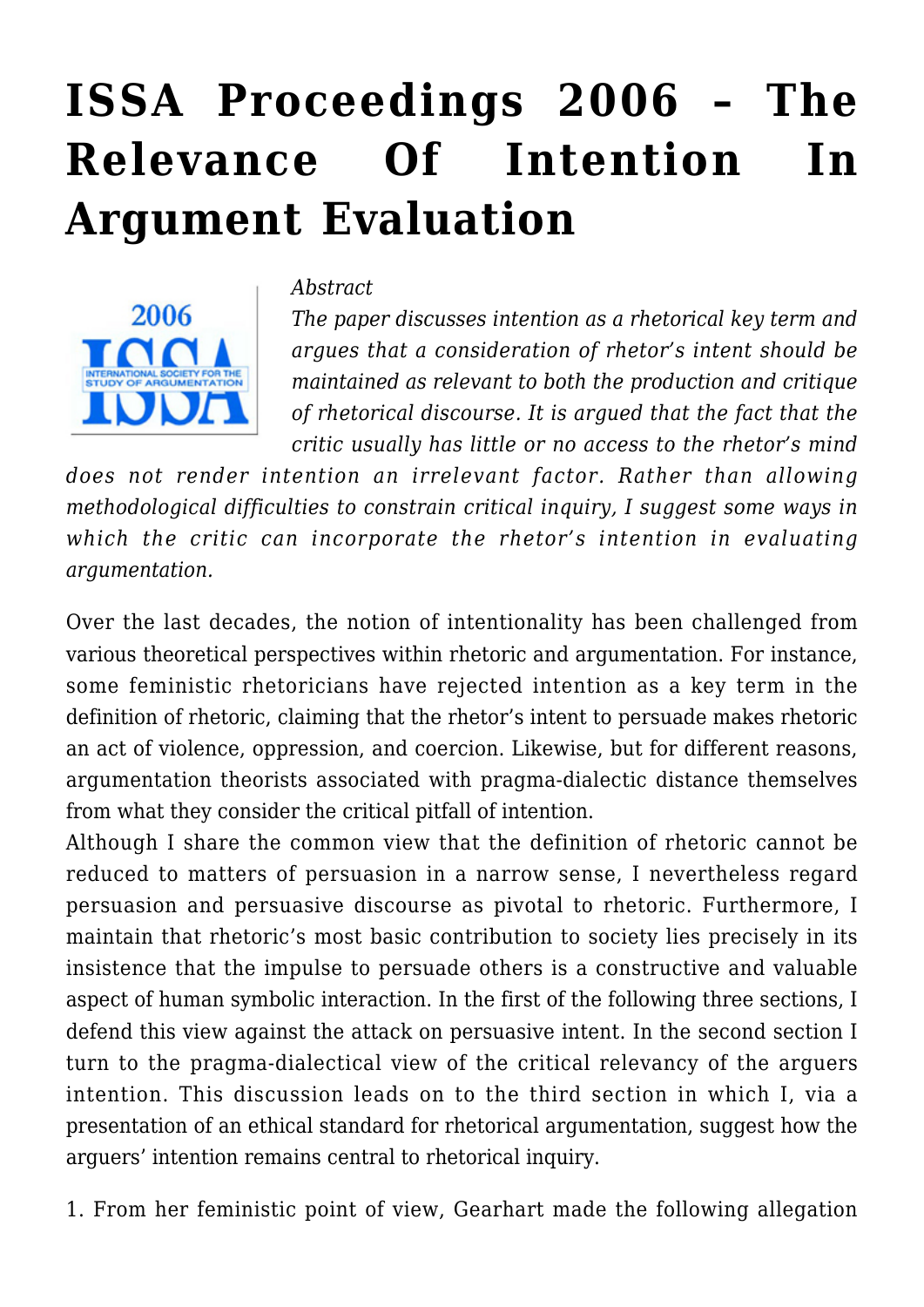against mainstream rhetoric: "To change other people or other entities is not in itself a violation. It is a fact of existence that we do so. The act of violence is in the *intention* to change others." (Gearhart 1979, p. 196) In their proposal for an *Invitational Rhetoric*, Foss and Griffin (1995) adopted this view, although not quite as rigorously as Gearhart.**[i]**

I strongly oppose the distinction. Surely, the intention to change others can only be an act of violence if we assume that to change others always is against their interest and that persuasion occurs in situations where the rhetor has all the power and the audience no free will to make their own decision. But does not this assumption take us back to the "hypodermic" theory of communication that we all are supposed to have left behind us long ago?

Secondly, I oppose Gearhart's distinction because of its general implications for rhetoric and democracy. Since the intent to change the environment and the minds of others is at the root of arguing it forces us to condemn argumentation and to exclude deliberative rhetoric from the field of legitimate rhetoric.**[ii]** Thus, in the end, to ban the intent to persuade is, in my mind, to undermine democracy. Thirdly, it is a simplification that the purpose of rhetoric should be to "change others". The purpose of rhetorical communication is to effect change in public life – or defend *status quo* – and this involves influencing the minds of others. The intentions to do so may be good or bad, and the purpose may result in good or bad rhetoric – bad if it is oppressive.

Fourthly, making the intent to persuade *per se* an oppressive and immoral act leads language users and rhetorical criticism in the wrong direction. Whether rhetoric becomes an act of violence and dominance does not depend on the intention to change others. It depends primarily on the *means* you employ to persuade others. And instead of depriving humans of their right to seek to persuade or convince others as they think best, rhetoricians should advise debaters that it is more harmful to deny your intentions than openly admit them. For instance, politicians often do this, ostensibly wanting to *inform* the citizens although what they are actually doing is to persuade or convince. This arguably amounts to cheating with speech acts and is as problematic as aggressive or threatening argumentation, perhaps even worse because of its underhandedness.

2. The pragma-dialectical dismissal of intentionality is of another kind. It does not concern the morality of the arguer's intention to persuade, but the critical *relevancy* of the arguer's intention when evaluating argument. The pragma-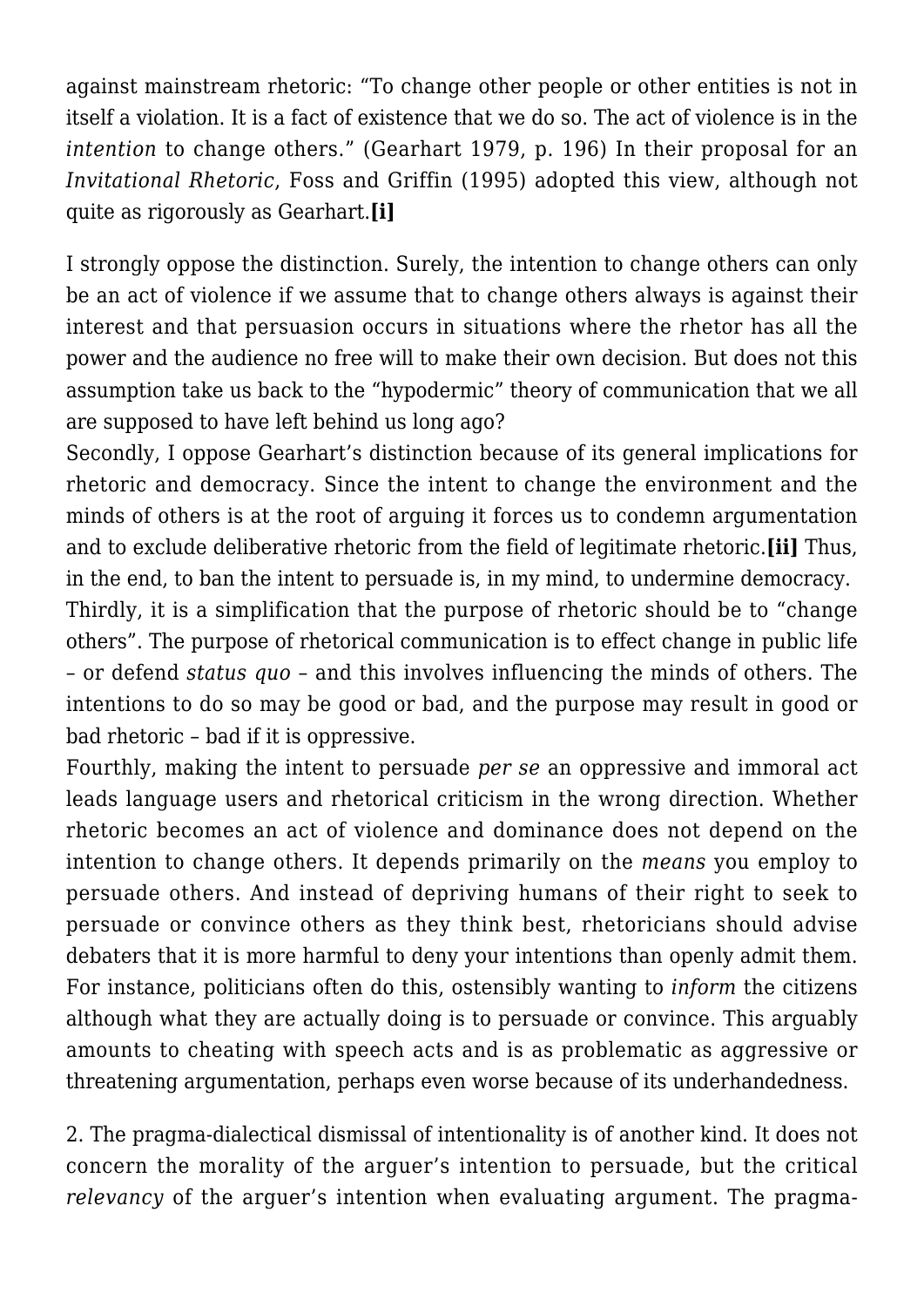dialecticians distance themselves from the notion of intention for *methodological* reasons in order to avoid *psychologism* (van Eemeren et al. 1996, p. 276-277, Walton 1995, p. 272).

In connection with the *responsibility conditions* for argumentation, van Eemeren and Grootendorst emphasize that "the responsibility conditions do not imply that the speaker need always be sincere: He may be lying and think something quite different from what he says, but even then he is committed to what he has said and, consequently, the listener can hold him to his word." And in the footnote they specify their point as follows: "The major consequence of the responsibility condition is that the speaker, because he is answerable for what he has said, may be deemed to act *as if he were sincere* – whether he actually is sincere or not. For our purposes, it is what the speaker can be held accountable to that counts, not what he privately thinks." (van Eemeren & Grootendorst 1992, p. 32)

The principle of *externalization* that van Eemeren and Grootendorst include in their pragma-dialectical research program has the same focus. In brief, *externalization* means that the critic of public argumentation must stick to what the speaker has uttered: "Whereas the motives people may have for holding a position might be different from the grounds they offer and accept in its defense, what they can be held committed to is not so much their actual position, but the position they have expressed in the discourse, whether directly or indirectly. […] The study of argumentation should not concentrate on the psychological dispositions of the people involved in an argumentation, but on their externalized – or externalizable – commitments." (van Eemeren et al. 1996, p. 276-277)

The same principle, as formulated here, also applies to rhetorical criticism in general. If, for instance, a politician during the election campaign makes a promise to preserve the program for early retirement (or expresses himself in a manner that makes voters entitled to understand his words as a promise), and then shortly after having won the election lets his government implement a cut in the said program, his explanations are irrelevant. It is no good, as the former Danish Prime minister Poul Nyrup Rasmusssen did in 1998, to say that people had misunderstood him the first time: He never meant what he said as a promise to make no reductions at all; if people had studied this or that statement by him and other leading social democrats they should have known that he only intended to secure the system, and words to that effect. In such a case, the critic is entitled to disregard later explanations and decide whether the rhetor actually made a promise or not on the basis of what was originally said in the campaign.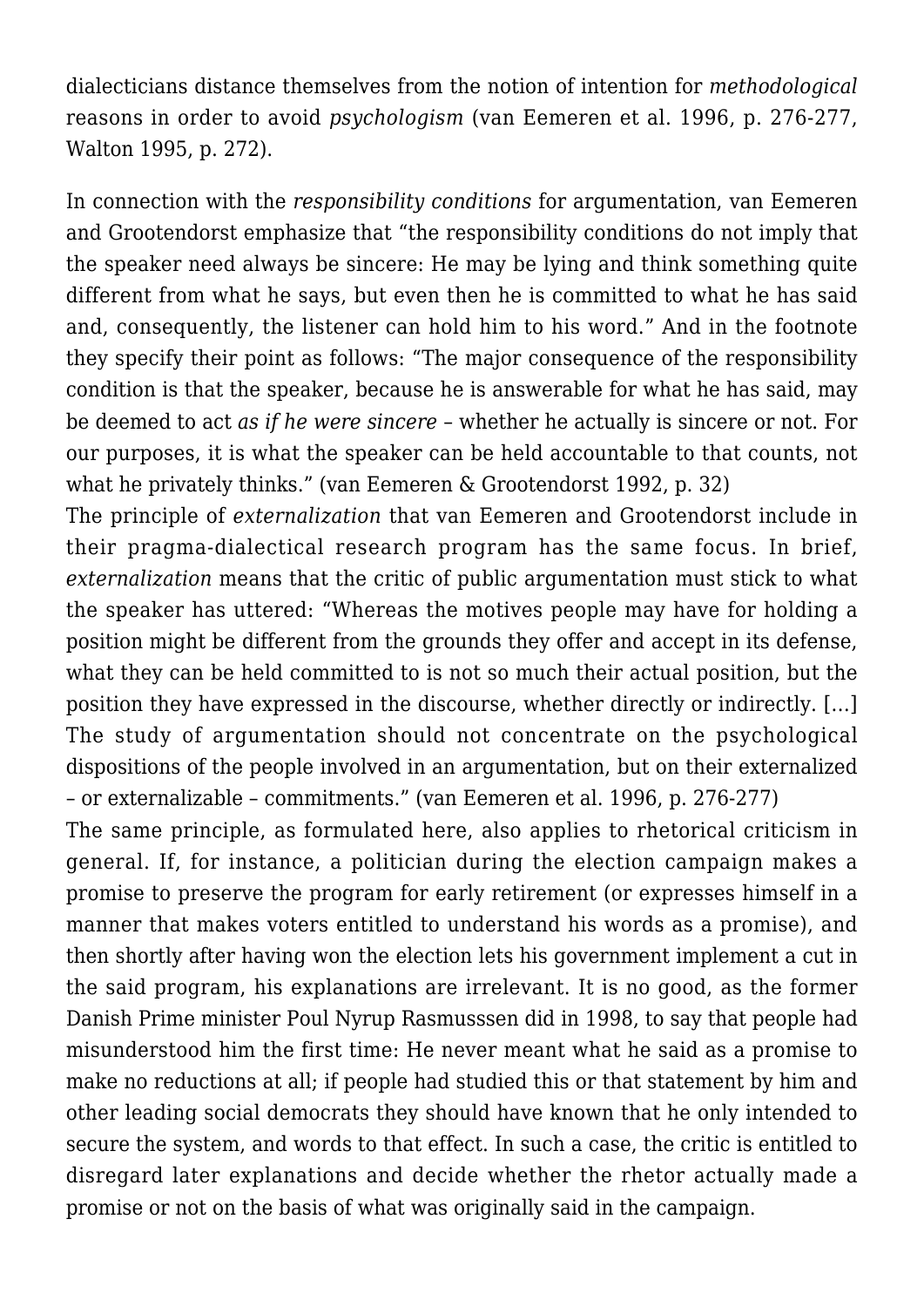As long as it is a question of what people *say* or which speech act they perform, I agree that as a rule the rhetor's personal intent is irrelevant to the critic's interpretation. In this respect, rhetoricians primarily are concerned with intention as expressed in the artifact, and very often it would not be relevant or worthwhile to speculate further on the matter. However, I do find that sometimes it may be relevant to consider the author's own remarks on the intended meaning. This would typically be in cases of obscurity. An example could be the bewildering passage in *The New Rhetoric* that some readers have understood as Perelman's own view. I refer specifically to the sentence: "Argumentation addressed to a universal audience must convince the reader that the reasons adduced are of a compelling character, that they are self-evident, and possess an absolute and timeless validity, independent of local or historical contingencies." (Perelman and Olbrects-Tyteca 1969, p. 32) But, in retrospect Perelman expressly explains this as the point of view to which he was opposed and regrets to have "lead certain rhetorical readers to consider it as expressing [his] own ideas." (Perelman 1984, p. 190) So far, I have heard no scholar resort to the fallacy of intention, crying out: What Perelman intended to say is irrelevant!

You may dismiss this example as trivial: the authors simply did not express themselves clearly. However, the example illustrates a characteristic aspect of rhetoric that makes it natural to focus on intention. It concerns the productive dimension of rhetoric. When teaching public speaking and composition, or working as advisors in these areas, one acutely relevant question is: What do you intend to say? And next: How do you best design the speech or text so that your message comes across as intended?

One thing is the relevance of intention for interpreting what rhetors say, as in the Nyrup Rasmussen example. It is another thing if we next ask the question, essential to normative rhetoric: Was it an act of deception? When it comes to this question one cannot disregard the arguer's intention. According to van Eemeren and Grootendorst, the critic could censure Nyrup Rasmussen for not keeping his promise after the election. But was the promise all along only a trick to secure votes and get reelected? Such was the common Danish interpretation of Nyrup Rasmussen's statement and it caused an uproar among those who had voted for the social democrats because of his guaranties and who now felt deceived. If a critic were to reach the same conclusion, we confront a more serious offence than if Nyrup Rasmussen had expressed himself clumsily, or if he broke his promise afterwards because of a change of mind. Thus, the intentions of arguers are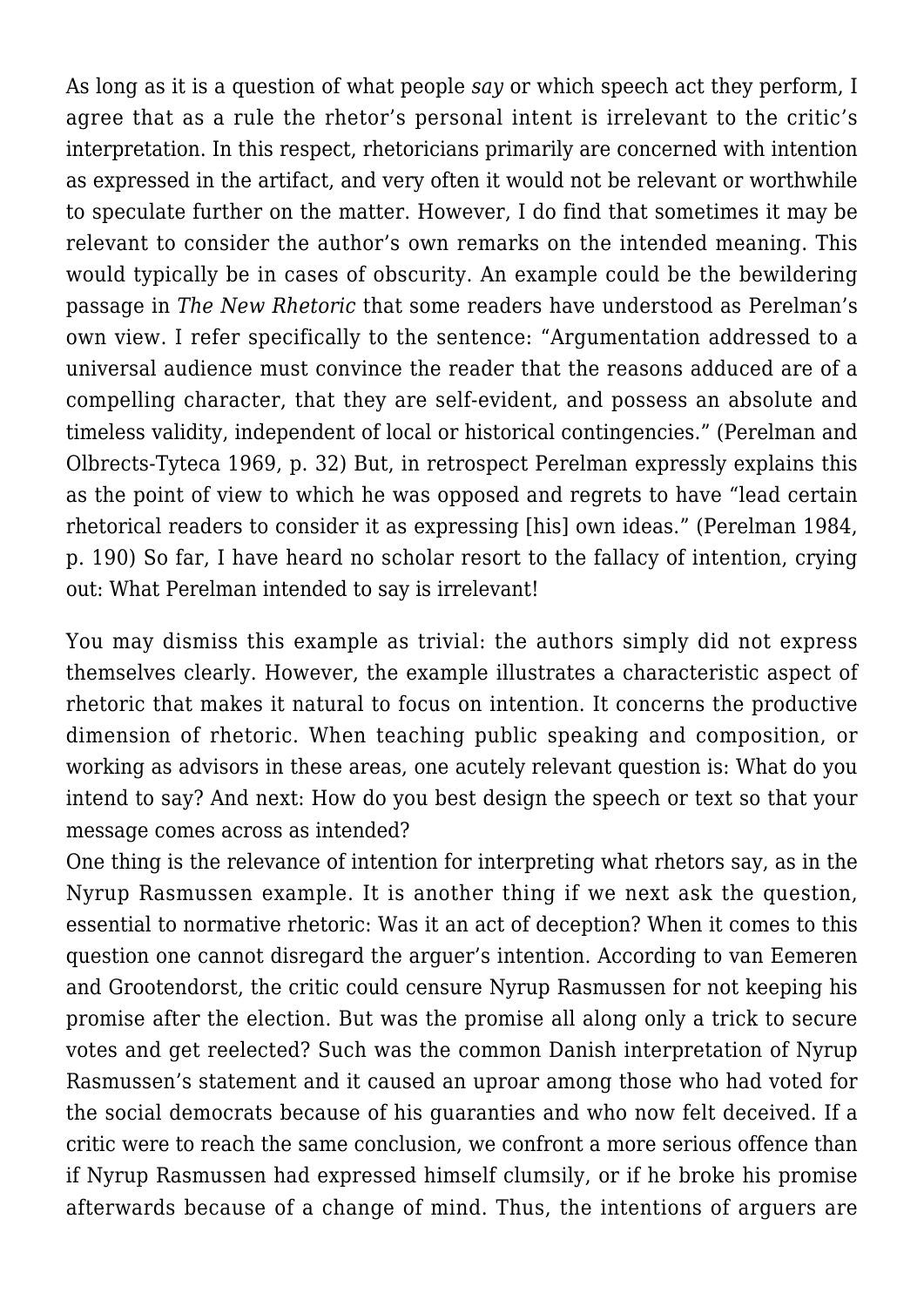relevant to evaluating the nature and gravity of their misdemeanor.

Walton, in *A Pragmatic Theory of Fallacy*, devotes a section to a nuanced discussion of the relevance of intention and deception to the definition of fallacies (Walton 1995, p. 269-272). He recognizes the question of the arguer's intent as a genuine problem, pointing out that fallacies often are used as a tactic of deception. He does, however, conclude that the arguer's intent to deceive is irrelevant in order to determine whether a fallacy has been committed. Prior to this, he has described a fallacy as "a very special and serious kind of error – not an intentional error or deliberate abuse of a technique, necessarily. Instead, it is defined as a misdirected execution – the use of a *tactic to bloc or prevent* legitimate goals of reasonable dialogue from being implemented." (Ibid. p. 259-260) I find this definition problematic, since the expression a tactic to bloc or prevent something implies an agent who argues intentionally. Nevertheless, Walton explicitly dismisses this implication as a confusion between the common goal of the discourse and the individual goal of the participants (Ibid. p. 272). This is an important distinction also from a rhetorical point of view but does not entail that the individual goal of rhetors can be deemed totally irrelevant to the critic's evaluation, as suggested in the Nyrup Rasmussen example.

3. The issue of intentionality of course depends on how we use the word. For some the concept is problematic because it connotes consciousness of one's own intentions. This is not how rhetoricians usually understand it. When I maintain intention as a key term in rhetoric, I do not hereby imply that rhetors necessarily have conscious intentions. This is often the case in typical rhetorical discourse, but not always. Rhetors may pursue a purpose with or without realizing the intention that motivates them, or they may be unaware or negligent of the purpose that can be applied to the situation. So, perhaps it would be more adequate to say that rhetorical discourse is *purposive* than *intentional.*

On the one hand, the attraction of theories that dismiss intentionality is that they give a clear cut solution to the problem that the critic usually does not know what goes on in the rhetor's mind. On the other hand, methodological difficulties must not dictate our understanding of how communication works: Communicators do have conscious or vague intentions, and audiences certainly attribute them to rhetors. The fact that the critic usually has little or no access to the rhetor's mind should not constrain critical inquiry in a way that totally disregards the rhetor's intention in evaluating argumentation. In many cases rhetorical critics do have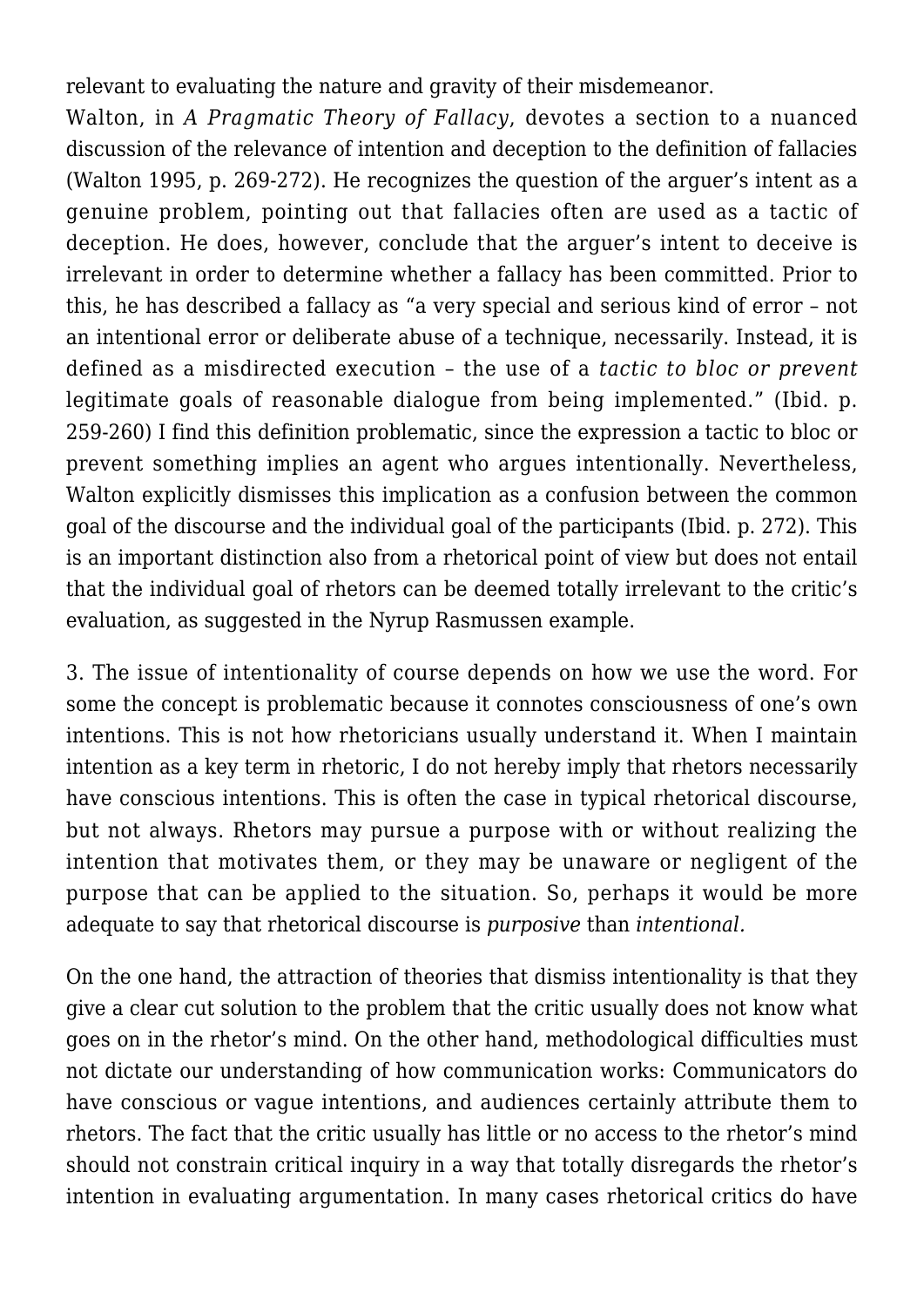some available information to infer the arguer's intention. The Nyrup Rasmussen example again may serve as illustration. Ironically, his own explanations afterwards provided evidence suggesting that he did intend to deceive his voters. In the absence of new circumstances in the meantime, what other reason could he have had to not openly declare his willingness to accept some changes in the program for early retirement?

I consider a notion of rhetoric claiming that it does not matter if the rhetor is insincere or deceptive as untenable. Rather, the difference between legitimate and illegitimate rhetoric is of the utmost importance, and I am especially interested in what distinguishes the manipulative persuader from the rhetor who argues decently.

In our Danish textbook – in English *Practical Argumentation* – my colleague Merete Onsberg and I contemplate criteria for *good and bad* argumentation (Jørgensen and Onsberg 1999, chapter 6). We introduce a concept to evaluate argumentation ethically, a concept that has proven useful to many students in Denmark. The Danish term is the same word as Redlichkeit in German. I have had some difficulty finding the proper English translation. I have considered *honesty, probity, uprightness, reliability*, and *decency,* but have chosen *fairness* as the most fitting translation.

The normative standard of *fairness* concerns rhetor, the fairness of the argumentation depending primarily on the sender's *attitude towards the receiver.* We define *unfair* argumentation as argumentation in which the rhetor attempts to win the audience's adherence by *misleading* them. The unfair arguer abuses his privilege as sender, for instance preying on the audience's lacking ability to fully understand the line of argument. The standard allows evaluation by degrees, i.e., the rhetor may argue more or less fairly, and a breach of fairness may be more or less grave. The gravity is relative to the symmetry or asymmetry in the interaction.

If the interaction is symmetric, i.e., if the participants are equal in regard to competence, knowledge or power, they share the responsibility, and the audience that accepts unfair argument must also share the blame. Likewise, in formal debates, each debater's obligation to produce fair argumentation is lessened, since the allotment of roles delegates part of the argumentative burden to the other debater. After all, the counsel for the defense cannot be blamed for withholding the arguments of the prosecution.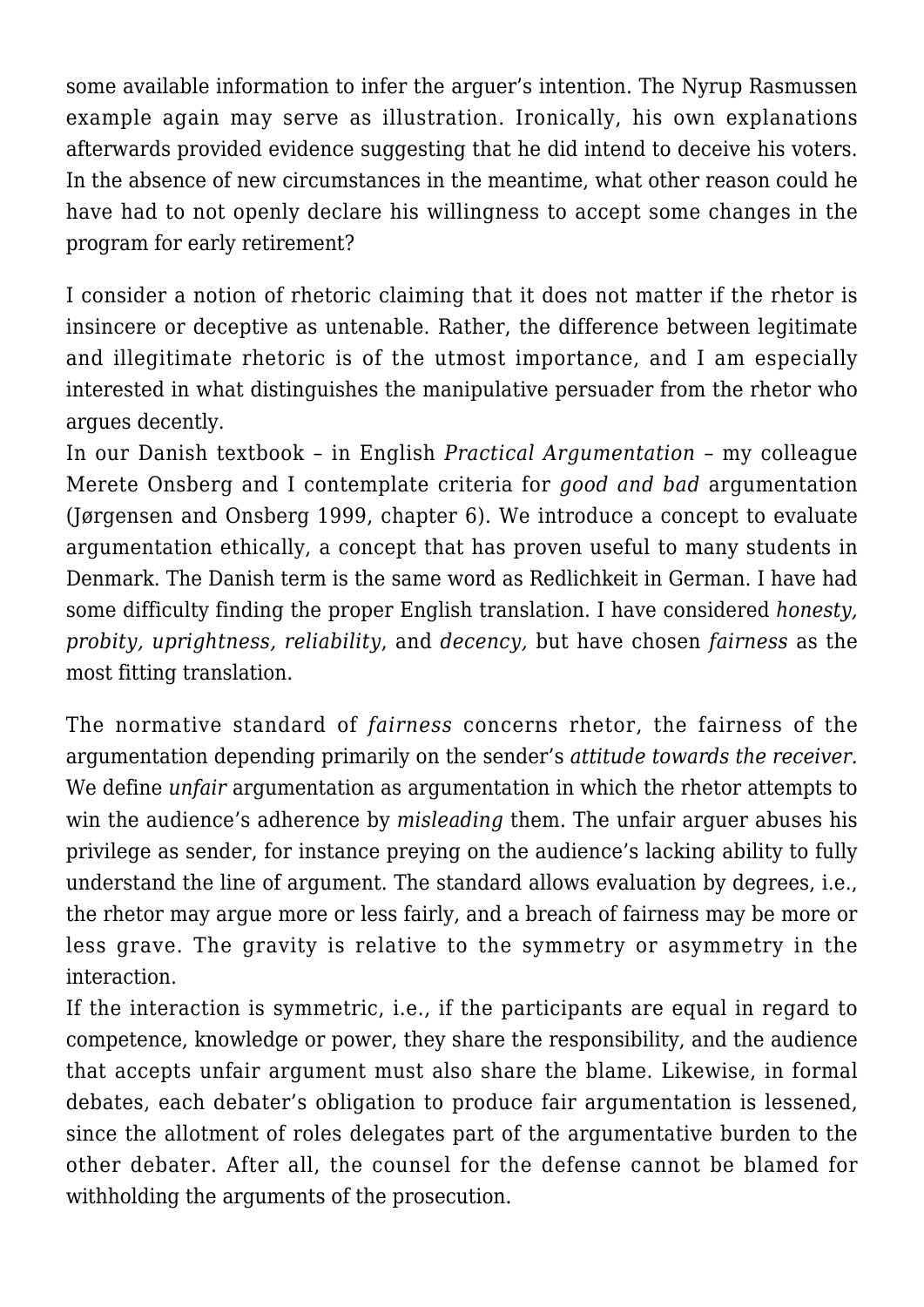In asymmetric situations it is possible for rhetors to exploit the unequal relation, to use it to their own advantage and gain the audience's adherence by deceitful means. If, for instance, the arguer deliberately suppresses information that would prevent the audience from being persuaded, this is unfair arguing. The opportunity to seduce or manipulate the audience increases with the asymmetry. Since rhetorical situations seldom are absolutely symmetric, there is usually reason to look for unfair argumentation. A violation of the fairness standard is grave if the rhetor clearly misleads the audience on purpose, an act of *retrickery* as Booth called it (Booth 2004, 2005). And when it works, unfair argumentation becomes 'dangerous rhetoric'. Then we can talk of 'demagogy' etc.

We distinguish between three categories of unfair argumentation, often overlapping, consisting in persuasion by means of *lying, suppression,* and *distortion.* All three must be applied with due respect for the specific situation of the artifact.

*Lies* are always unfair – apart from 'white lies' with no evil intent. Lying concerns both facts and opinions. The latter is the case, when the arguers parade an opinion as their own. In other words, they express an opinion that they do not share themselves, because they reckon it expedient in relation to the audience. An unfair lie may in certain situations be deemed a minor offence or even acceptable, if dictated by situational constraints.

*Suppression* is only unfair if the arguer deliberately omits something because he or she feels sure that it would be important to the audience and would prevent them from being persuaded. Since typical rhetorical situations are characterized by uncertainty and a shortage of time, arguers have to select among their arguments, even the relevant ones, and hence cannot be accused on this account, unless they hold something back in order to deceive.

Distortion consists in a manipulation of proportion or relevance. Of the three kinds of unfairness, distortion is the subtlest – and hence probably the most common kind. A downright lie is often too risky for the arguers themselves; to suppress something is often no use; but in the case of a distortion it is often difficult to hold arguers to their word. We distinguish between three kinds of distortion: They can be done through *exaggeration, simplification*, and *substitution.*

Distortion by *exaggeration* must not be confused with *hyperbole*. In the figure of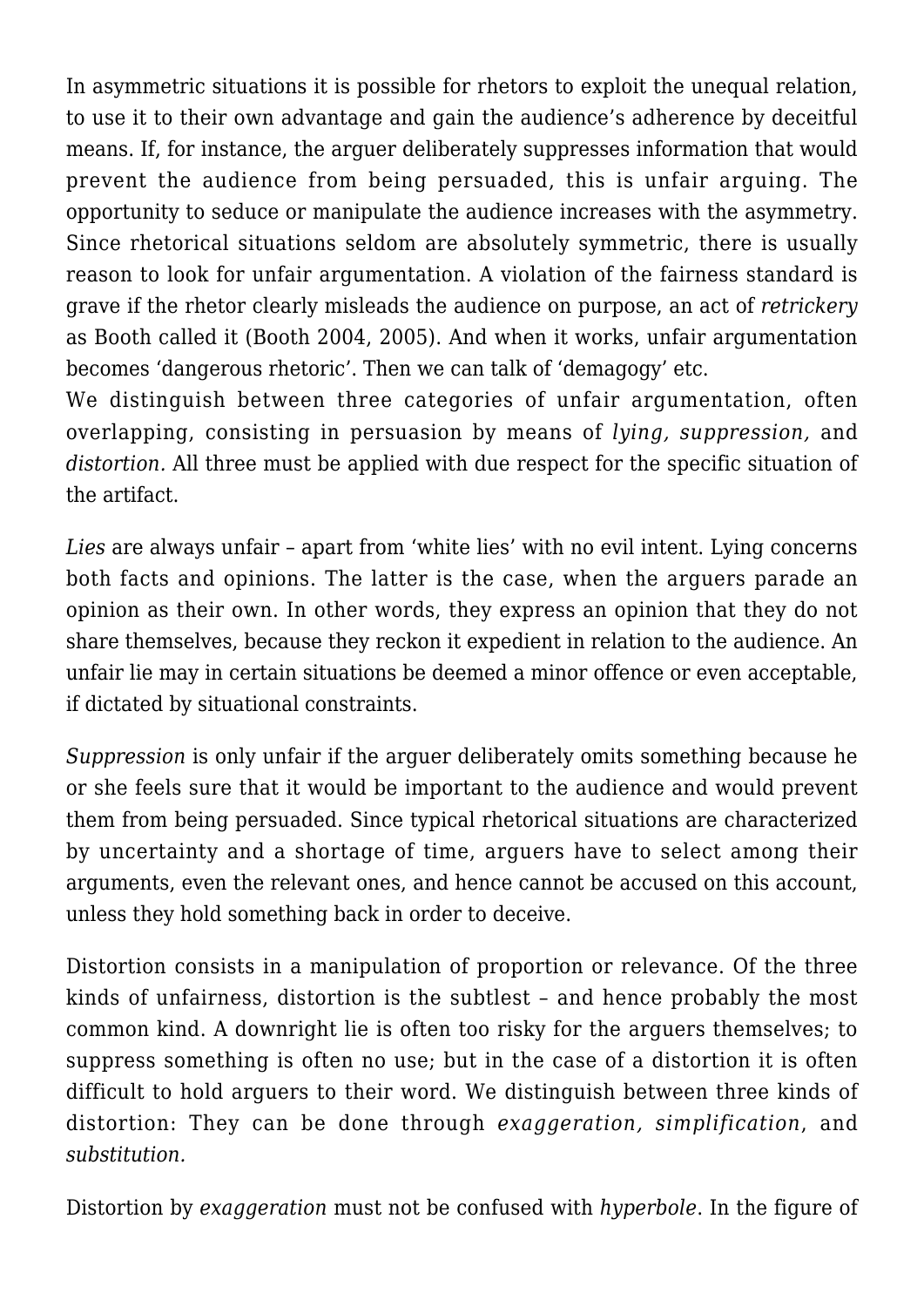style the exaggeration is to be understood as such by the audience, whereas this is not the case in unfair exaggerations.

The typical example of distortion by *simplification* is the presentation of complex issues as questions of either-or, of black and white. Another is hasty generalization. Under the heading of distortion by *substitution* we find irrelevant direct ad hominem arguments and *ignoratio elenchi,* where the arguer in bad faith shifts the issue at hand to an irrelevant point.

*Scapegoat* arguments are a wellknown strategy associated with infamous arguing. Such arguments form a special type of unfair argumentation by distortion, including all three kinds: In trying to solve complex problems in a community by blaming a person, minority group or institution, the argument type includes the elements of substituting one problem with another, of simplifying the real problem, and of exaggerating a problem with the person, group or institution.

Discourse may be good or bad rhetoric for many reasons: the content boring, the arguments weak or unclear, the information incorrect, the language poor etc. The standard of fairness is only one of the various criteria that the critic can apply in evaluating rhetorical discourse from a normative point of view.

One might object to our definition of fairness that it is not the arguer's intent to mislead that counts, but whether the discourse is misleading. In fact, this objection has been raised in a Danish context (Foght Mikkelsen 2002). Our main reasons to maintain the focus on the arguer are the following.

The issue of ethical argumentative conduct requires a human agent. To say that the discourse misleads or manipulates the audience is a metonymy. Only humans can do this. Our next point is that you cannot accuse arguers of manipulative and deceptive rhetoric if they for instance pass on information as facts that later on turns out to be untrue. The critic can only evaluate the argumentation as unfair if the rhetor *in the situation* speaks against his better knowledge – or is in a position and assumes an authority where he ought to have acquired sufficient knowledge (Jørgensen 2000). We may all happen to say something wrong under various mitigating circumstances. This does not make it good rhetoric, but you can only be accused of unfairness if you act in bad faith. Thus, the standard of fairness is consistent with Perelman's theory of the universal audience when he says that he manages "to distinguish manipulative discourse from that which addresses itself to reason, conceived as universal audience, and which *cannot be deceptive*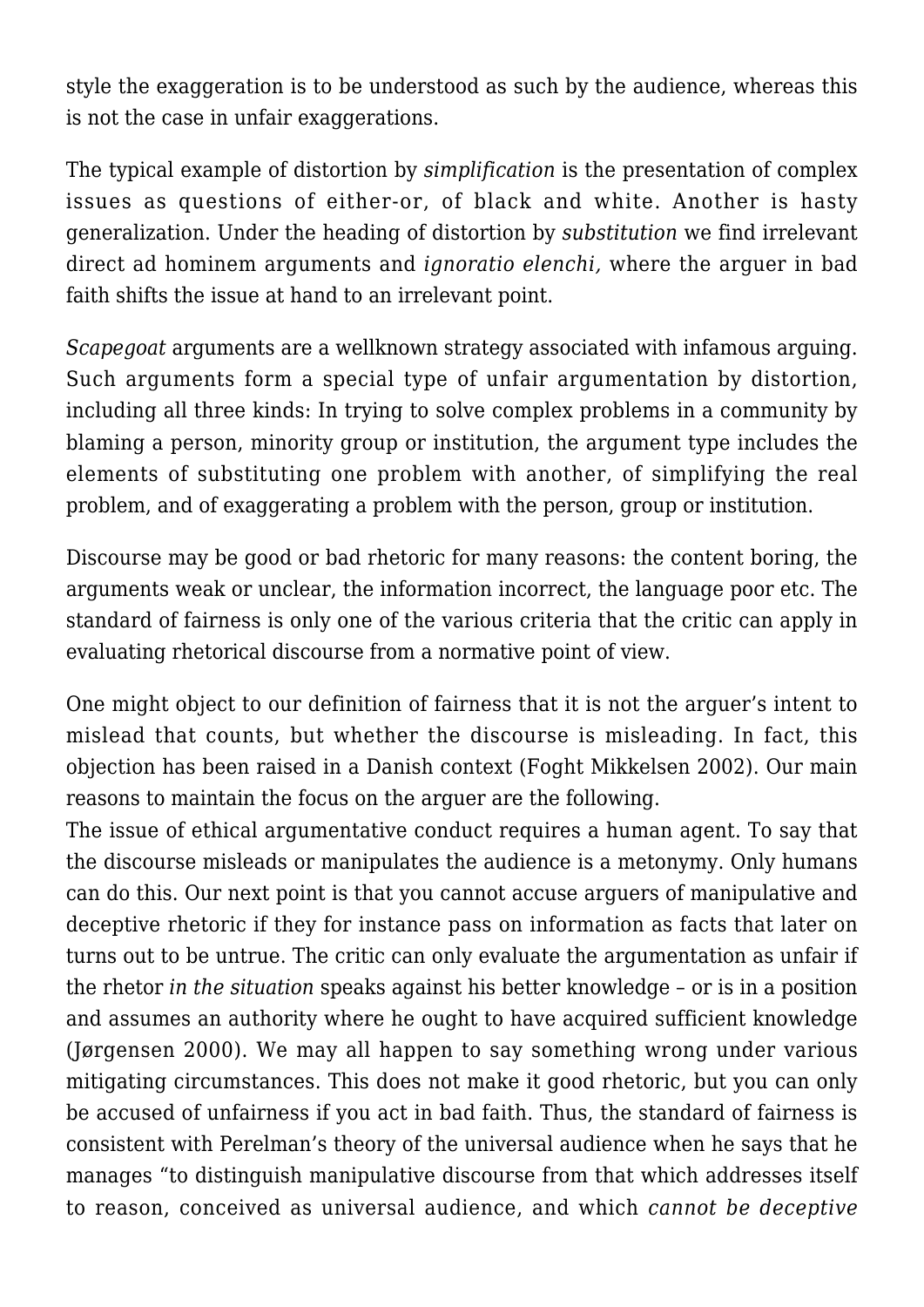(*although it might be mistaken*)." (Perelman 1984, p. 194, emphasis added) The same idea – that the intent to mislead is the decisive distinguishing factor between fair and unfair argumentation – is present in Aristotle's Rhetoric when he points out that "the deliberate choice [*proairesis*] [of specious arguments]" separates speakers within the field of rhetoric, whereas it separates the sophist from the dialectician and their respective fields. (1355a, Kennedy's translation 1991, I.1.14.)

A related reason to maintain the focus on the arguer is our reluctance to cut the line between rhetor and the rhetorical product, between arguers and the arguments they use. A responsible rhetoric must insist that rhetors are accountable for what they say and how they argue. It is not enough to keep your word; we also expect you to mean what you say. The whole lesson of the rhetorical notions of *ethos* and *pistis* comes down to this demand. Especially in contemporary public address, the discourse is often a concoction of several senders, making it difficult to place the responsibility. In the evaluation, rhetorical critics of course must take such complexities into consideration. While doing so, the critic must resist the tendency to let the distribution of responsibility result in the dissolving of the principle that humans are responsible for their rhetorical acts. The standard of fairness is suggested as a tool to secure this principle.

In conclusion, let me sum up my views of intention and rhetoric. I have not said that the private intentions of rhetors are the main object of rhetoric. I have said that intentionality in communication is a main focus in the study of rhetoric. Rhetoricians investigate how to implement intended meanings in discourse according to the purpose in specific situations and, ditto, how to evaluate discourse. Rhetorical criticism is mainly concerned with internal features of the rhetorical artifact, but external factors of the communication are always relevant to the interpretation. Among these the known or assumed intention of the rhetor is a significant aspect for the critic to deal with. And finally, we cannot distinguish good rhetoric from manipulative rhetoric without contemplating rhetor's intention.

## NOTES

**[i]** On the further controversy, see especially Fulkerson 1996, Condit 1997, Foss, Griffin & Foss 1997.

**[ii]** For a fuller discussion in defense of argumentation in rhetoric and its teaching tradition, see Fulkerson 1996.